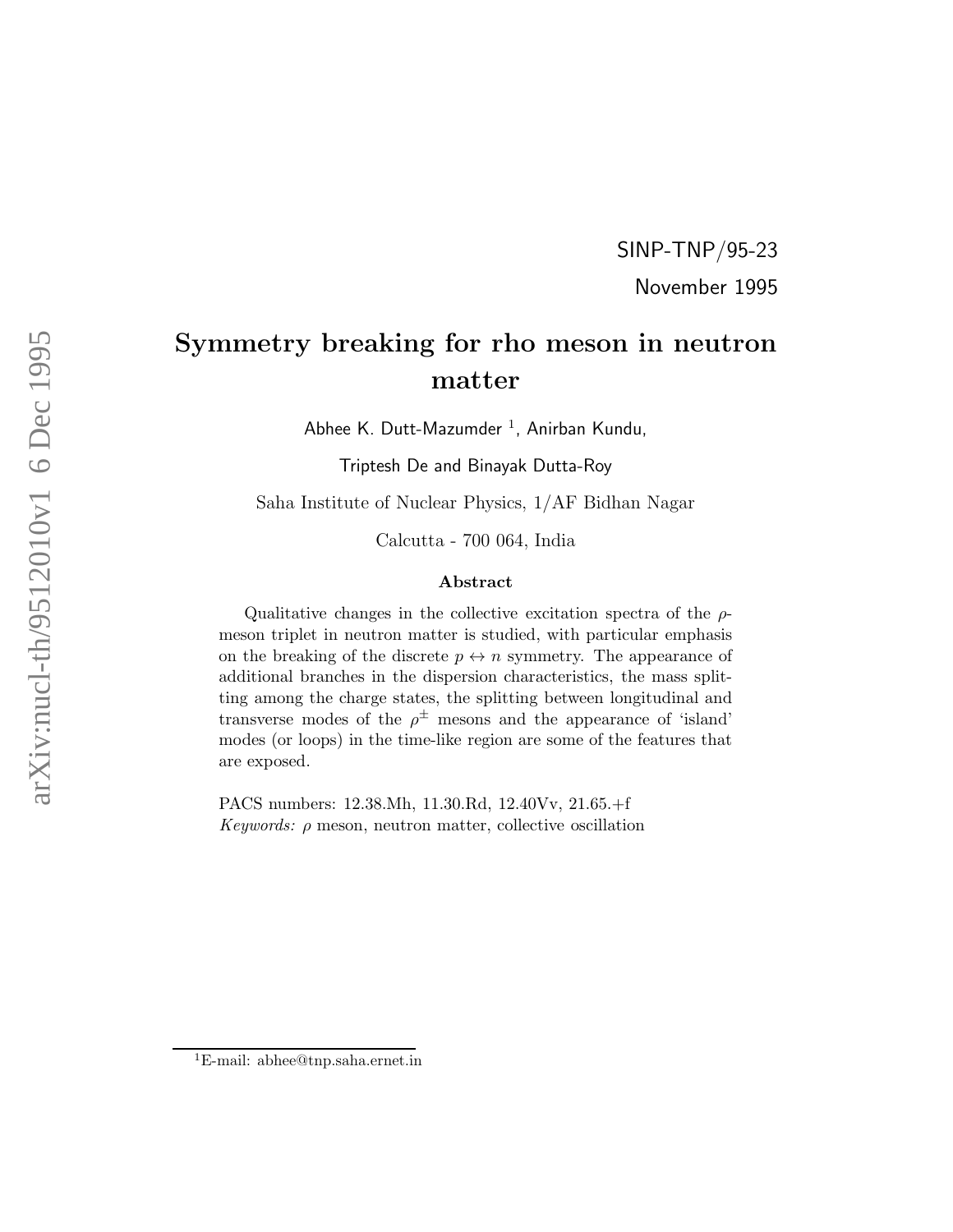In the recent past there have been several attempts both in the arena of theory and experiment to unravel the behaviour of different particles inside dense nuclear medium, particularly at densities 2-3 times higher than the normal nuclear matter density. Such studies are of cardinal importance both in the context of heavy ion collision and nuclear astrophysics. These apart, understanding of their properties inside hot and dense nuclear matter would also pave the way for extracting valuable informations from the various signals produced in the high energy heavy ion collisions needed to determine the equation of state of the system. Here we study the in-medium behaviour of the  $\rho$  meson in particular, as its significant role in heavy ion collisions in connection with the dilepton spectroscopy has been pointed out by several authors  $[1, 2]$ . Of specific interest here is to investigate the qualitative changes in the dispersion characteristics when the isospin symmetry is broken. Here the Lagrangian respects the symmetry but it is broken by the isospin asymetric ground state or the 'vacuum'.

Earlier, the in-medium mass shift of the  $\rho$  meson was investigated by several authors, both at zero and finite temperature within the framework of different theoretical models [2, 3, 4]. These studies were mostly confined to isospin symmetric nuclear matter. This letter, in contrast, as mentioned already, attempts to probe the properties of  $\rho$  meson propagator in nuclear matter where the so-called 'vacuum' or the ground state does not respect isospin symmetry, i.e. the densities of the neutron and proton are not equal. In order to bring out the effects in clear relief we consider the extreme limit of asymmetry viz., neutron matter. Our essential focus is on the collective oscillations of neutron matter set by the propagating  $\rho$  meson, popularly known as particle modes [5]. Among the features qualitatively different from what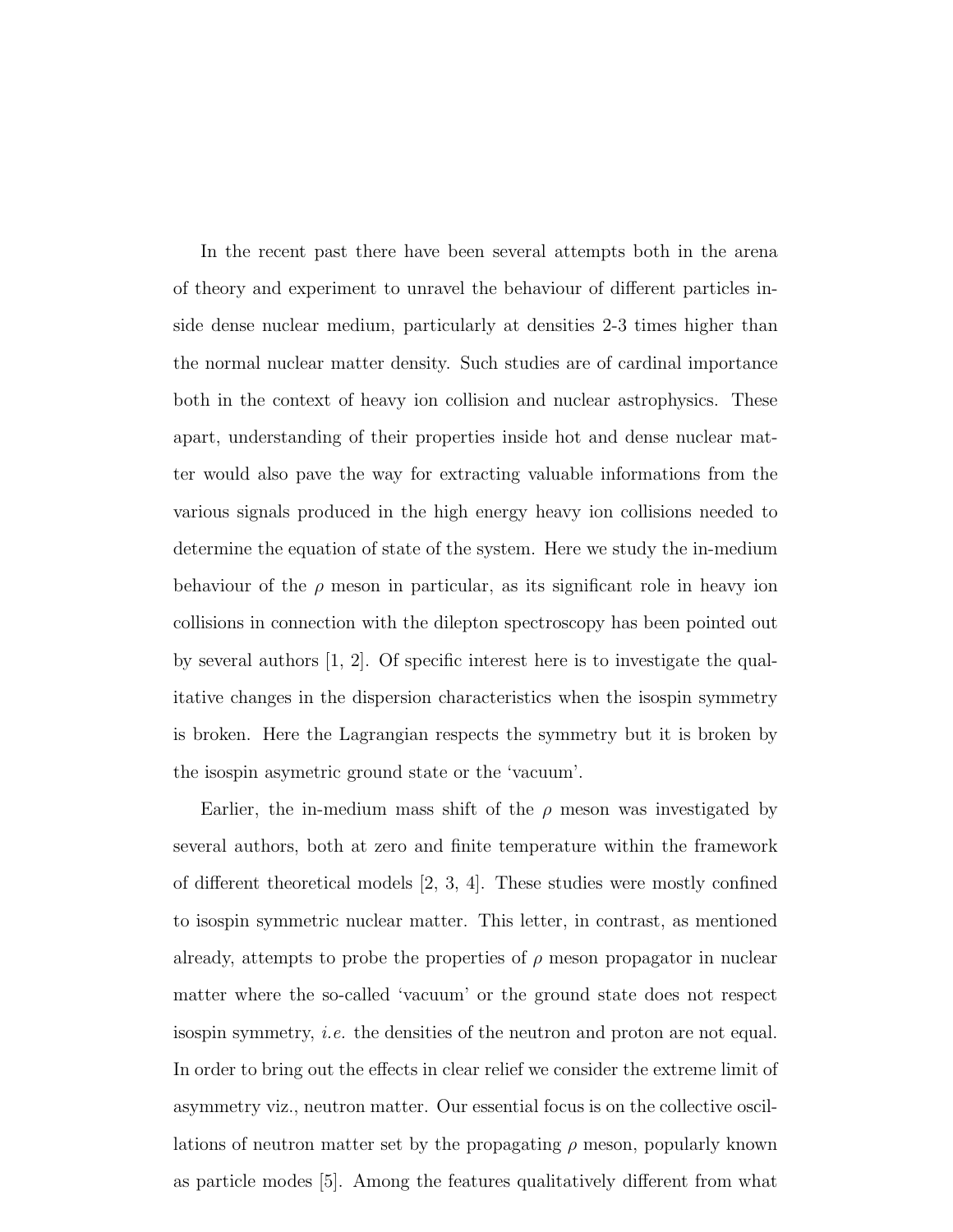are observed in symmetric nuclear matter, most remarkable is the splitting of longitudinal (L) and transverse (T) modes in the collective excitation spectra for  $\rho^{\pm}$  meson even in the static limit and degeneracy of the same for  $\rho^0$ . Also noteworthy is the appearance of the little 'islands' in the dispersion curves for  $\rho^{\pm}$  mesons. These branches represent two strongly interacting modes that survive only upto a finite value of momentum having a minimum at somewhat lower value of  $|\vec{q}|$  (Fig. 1). Also significant is the appearance of additional branches in the excitation spectra usually absent for symmetric nuclear mat-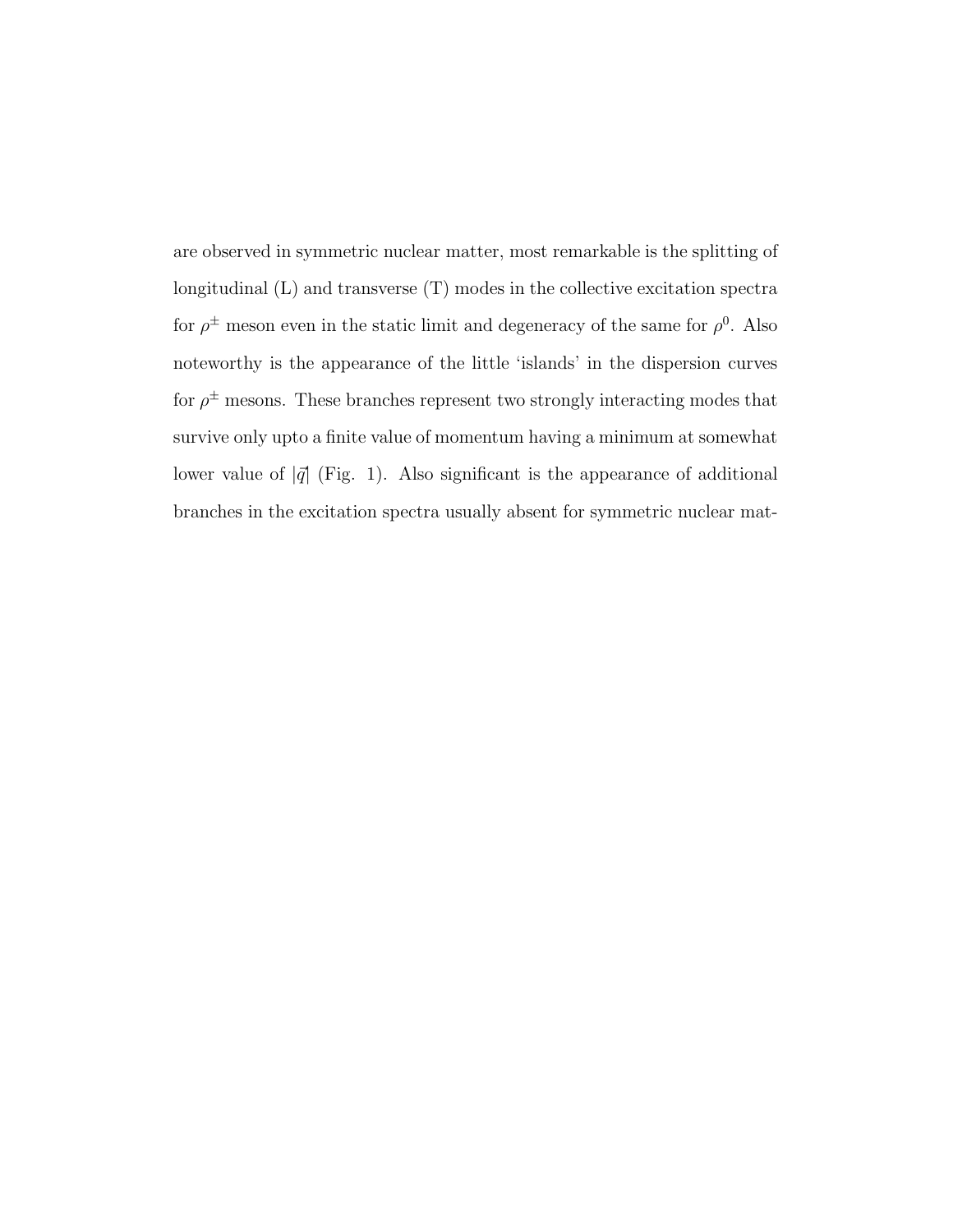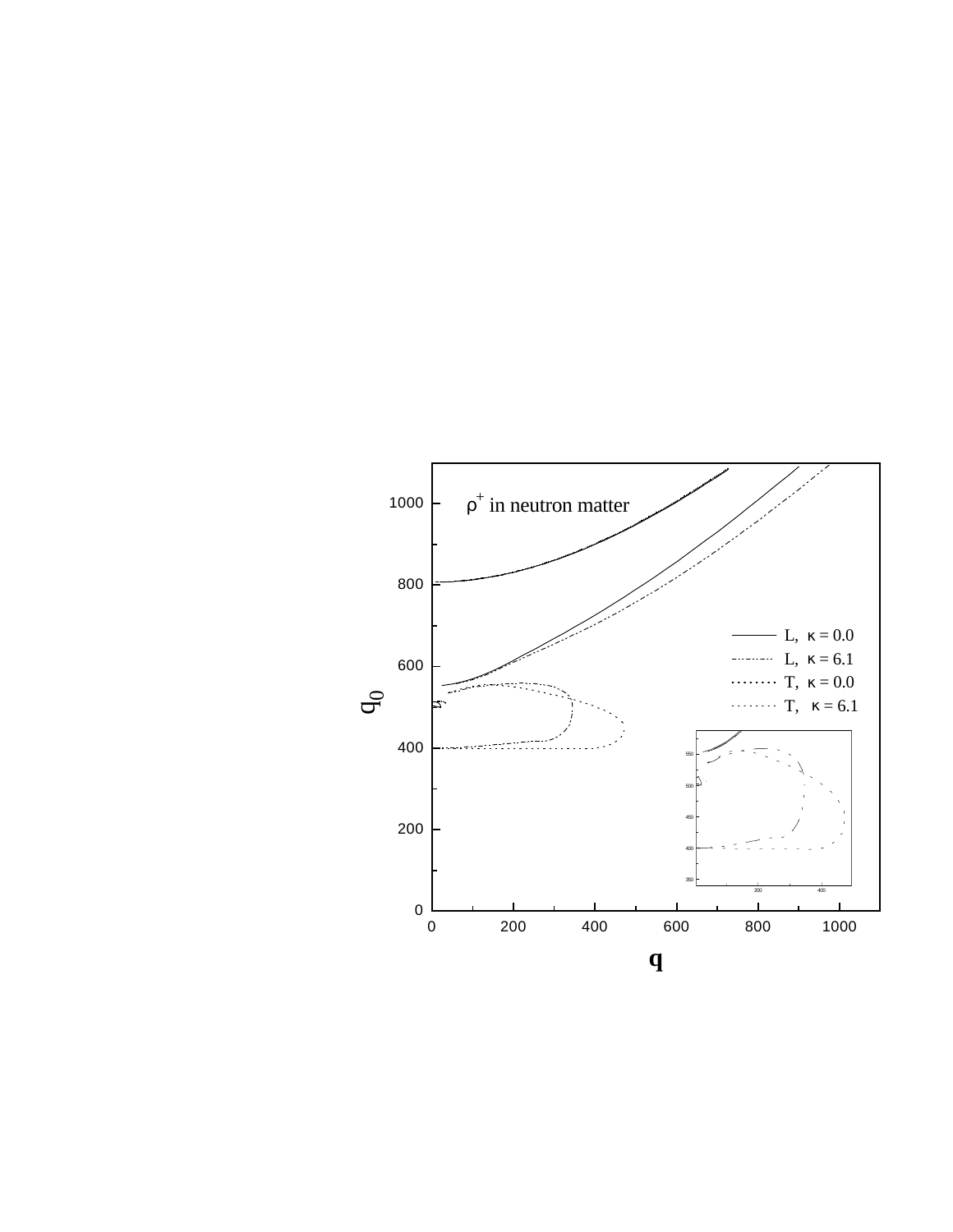The Lagrangian describing  $\rho$ -nucleon interaction may be written as

$$
\mathcal{L}_{int} = g_v^j [\bar{N}\gamma_\mu \tau^j N - \frac{\kappa}{2M} \bar{N}\sigma_{\mu\nu} \tau^j N \partial^\nu] \rho_j^\mu \tag{1}
$$

in presence of a tensor or magnetic interaction apart from the usual vector interaction of the original Walecka model (QHD-I). The index  $j$  runs from 1 to 3, and we use  $\rho^{\pm} = (\rho_1 \mp i \rho_2)/\sqrt{2}$  and  $\rho_0 = \rho_3$ ,  $\tau^j$  are the usual  $2 \times 2$  Pauli isospin matrices, and N denotes the two-component isospinor for the nucleon. The coupling constant  $g_v$  and  $\kappa$  may be estimated from the Vector Meson Dominance (VMD) of nucleon form factors or from the fitting of the nucleonnucleon interaction data as done by the Bonn group  $[6]$ . From the estimates it is clear that in case of the vector-isovector  $\rho$  meson, the tensor interaction is substantial [7]. While VMD fits suggest the value  $\kappa = 3$ , we consider the larger estimates of the Bonn group again to emphasize the effects:

$$
\frac{g_v^2}{4\pi} = 0.92 \qquad \kappa = 6.1 \tag{2}
$$

As the detailed treatment of the underlying formalism is available elsewhere, here, for brevity, we sketch only a brief outline of the same and present the final results of our calculations. The essential idea here is to determine the in-medium dressing of the  $\rho$  meson propagator due to the nucleon-hole and nucleon-antinucleon excitations (the former being the effect of the Fermi sea, the latter driven by the Dirac vacuum). Different Π-functions or vacuum polarizations are therefore calculated to study the in-medium effects on the  $\rho$  meson propagation inside the nuclear matter. We concentrate only on the effect of the Fermi sea which we refer as 'dense part', the contribution of the Dirac sea on the other hand is not included in the present analysis. The form of the nucleon propagator in nuclear matter may be expressed as

$$
G(k) = G_F(k) + G_D(k)
$$
\n<sup>(3)</sup>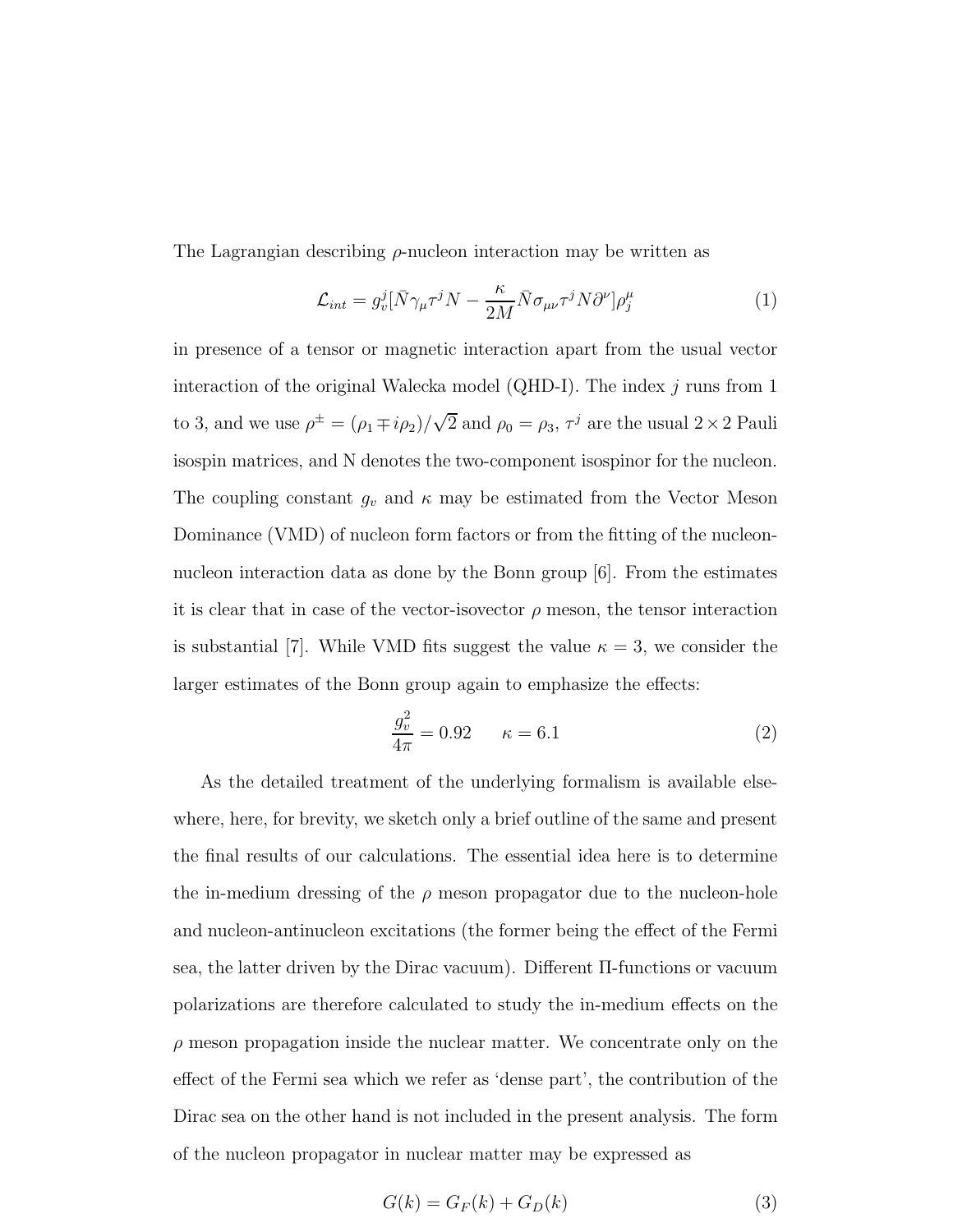where

$$
G_F(k) = (k + M^*)\left[\frac{1}{k^2 - M^{*2} + i\epsilon}\right]
$$
\n(4)

and

$$
G_D(k) = (\not k + M^*) \left[ \frac{i\pi}{E^*(k)} \delta(k_0 - E^*(k)) \theta(k_F - |\vec{k}|) \right] \tag{5}
$$

with M<sup>∗</sup> denoting the effective mass of the nucleon in the medium and  $E^*(|\vec{k}|) = \sqrt{|\vec{k}|^2 + M^{*2}}$ . The first term in  $G(k)$ , namely  $G_F(k)$ , is the same as the free propagator of a spin  $\frac{1}{2}$  fermion, except for the fact that the effective mass of the nucleon is to be used, while the second part,  $G_D(k)$ , involving  $\theta(k_F-|\vec{k}|)$ , arises from Pauli blocking, describes the modifications of the same in the nuclear matter at zero temperature [8], as it deletes the on mass-shell propagation of the nucleon in nuclear matter with momenta below the Fermi momentum. Finite temperature effects may be incorporated by replacing the Heaviside  $\theta$ -function by the Fermi distribution, but the main features to be exposed in this paper are not modified significantly. In general, the self-energy or the second order polarization function may be written as

$$
\Pi_{\mu\nu}^{lm} = \frac{-i}{(2\pi)^4} \int d^4k \ \text{Tr}[i\Gamma_\mu^l i G(k+q)i\bar{\Gamma}_\nu^m i G(k)] \tag{6}
$$

where  $\Gamma$  represents appropriate vertex factors and  $l,m$  are the isospin indices. Just like the nucleon propagator, the polarization function can also be expressed as a sum of two parts, one coming from the dense part contribution and the other being the contribution of the Dirac sea. Here we consider only the first.

$$
\Pi_{\mu\nu}(q) = \Pi_{\mu\nu}^F(q) + \Pi_{\mu\nu}^D(q)
$$
\n(7)

The real part of the density dependent polarization tensor for  $\rho^+$  propagation is given by

$$
\Pi_{\mu\nu}^{D} = \frac{g_v^2}{(2\pi)^3} \Big[ \int_0^{k_F^{(p)}} \frac{d^4k}{E_p^*(k)} \delta(k_0 - E_p^*(k)) \frac{T_{\mu\nu}(k-q, k)}{(k-q)^2 - M_n^{*2}}
$$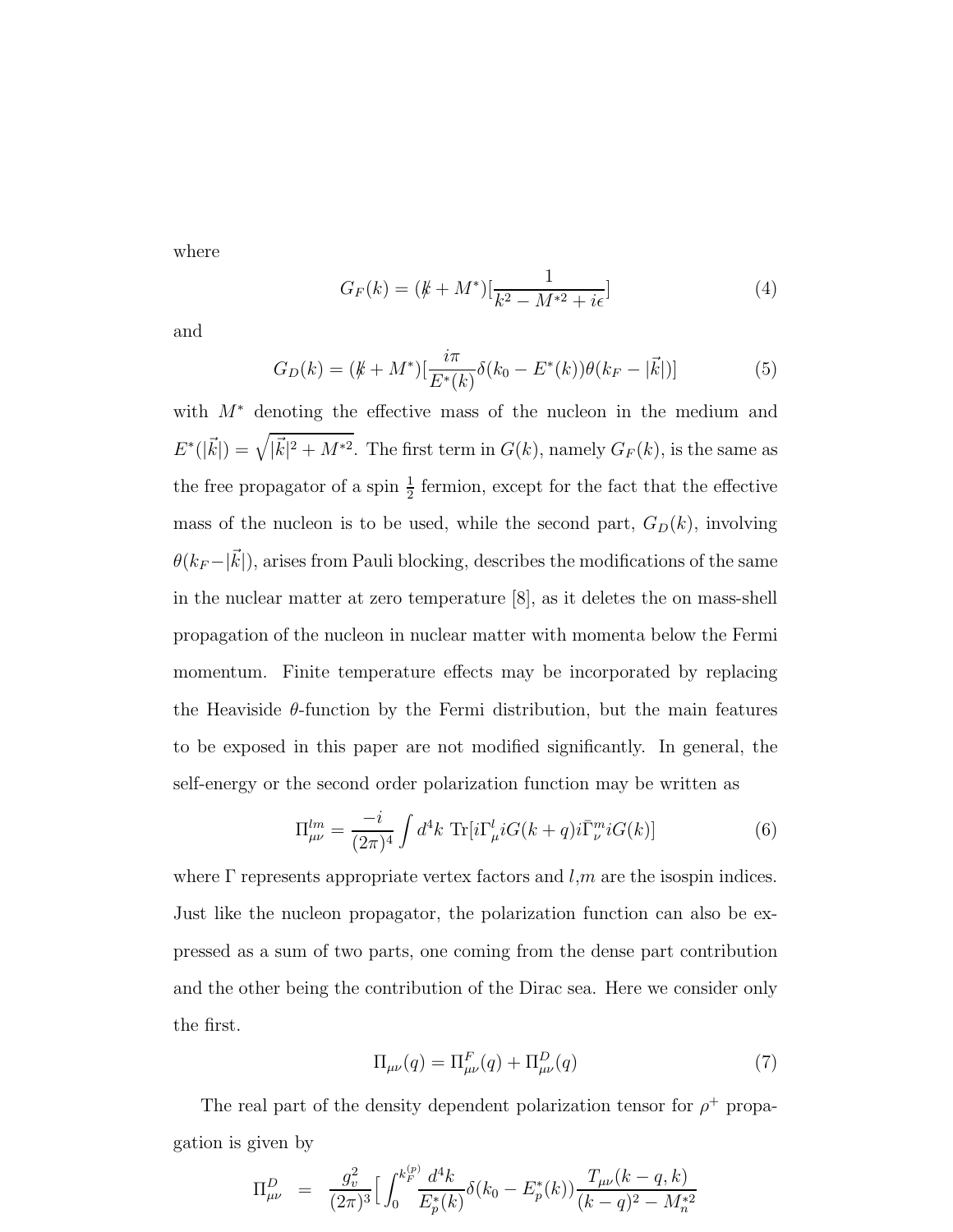$$
+\left(k \to k+q, p \to n\right)\right]
$$
\n<sup>(8)</sup>

where the superscript on  $k_F$  and the subscript on  $E^*$  and  $M^*$  denote the corresponding quantities for protons and neutrons.  $T_{\mu\nu}$  is the relevant trace taken over the fermion loop, the arguments being the fermionic momenta. Results for  $\rho^-$  are obtained by making the replacement  $q_0 \to -q_0$  and  $|\vec{q}| \to$  $-|\vec{q}|$ . The angle integration of eq. (8) is performed analytically whereas the momentum integration is computed numerically.

The collective modes arising out of the meson propagation in neutron matter is characterized by the zeros of the dielectric functions,  $\epsilon(q_0, |\vec{q}|)$ , which is calculated from the self energy [5]. Independent components of  $\Pi_{\mu\nu}$ are combined appropriately to give longtudinal and transverse modes of the dielectric functions. Therefore the eigenconditions for collective oscillations are given by

$$
\epsilon_T^2(q)\epsilon_L(q) = 0\tag{9}
$$

Dispersion characteristics corresponding to the longitudinal and transverse modes are obtained by solving this equation for  $q_0$  and  $|\vec{q}|$  numerically.

It is evident from eq. (8) that the density dependent part of the polarization involves two integrations having two different limit of integration corresponding to neutron and proton fermi momenta. In symmetric nuclear matter the radii of two fermi spheres (proton and neutron) are the same, in other words discrete isospin symmetry  $p \leftrightarrow n$  remains exact in this limit. Hence the effective masses of the neutron and proton are also equal. This ensures the conservation of current for all the isospin multiplets in symmetric nuclear matter, which in turn implies that to every longitudinal mode, there exists a corresponding transverse mode which coincide in the static limit  $(|\vec{q}| = 0)$  [9].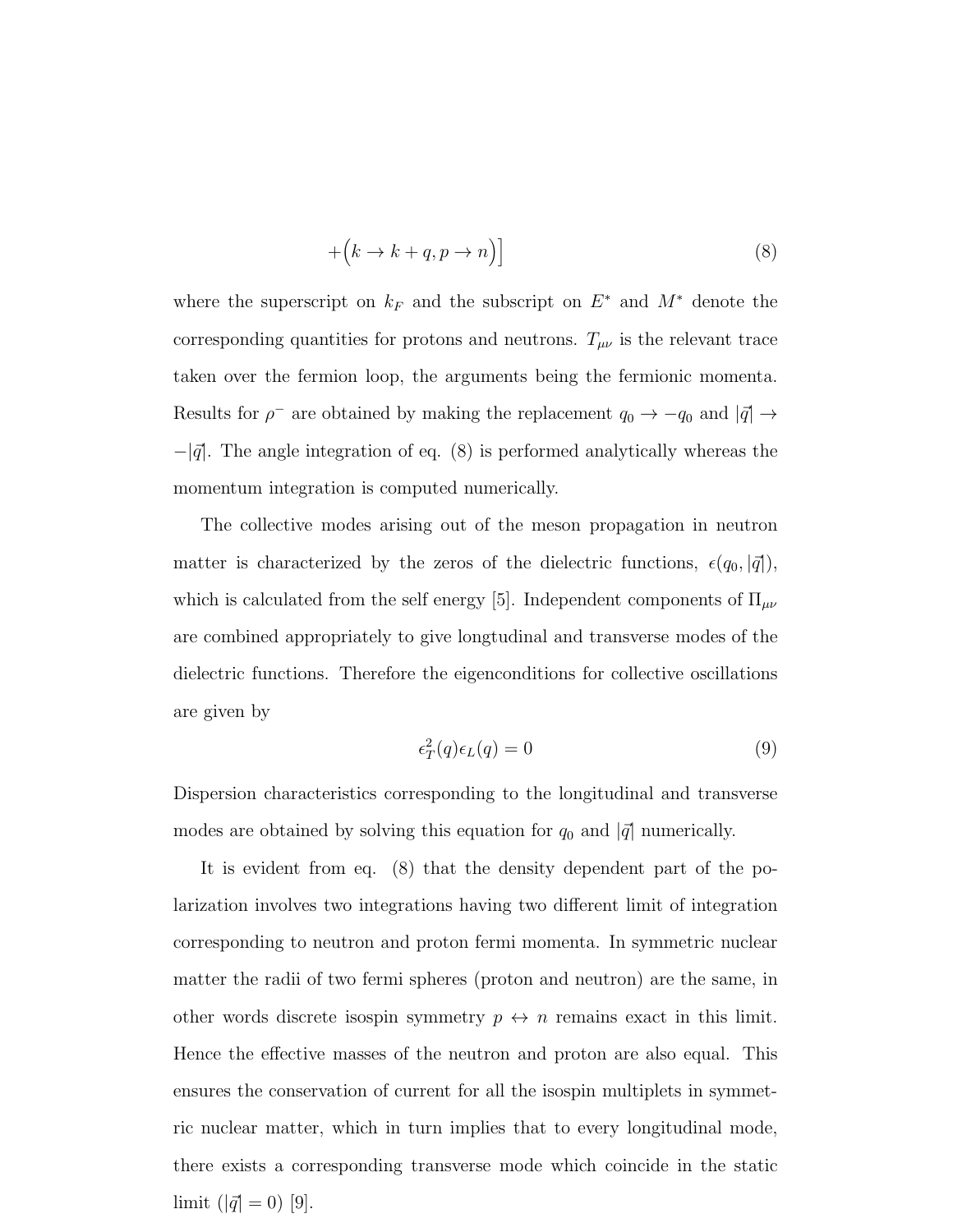This feature, however, is not totally present in nuclear matter having different number of neutron and proton, that is to say that the symmetry is broken resulting in the splitting of the longitudinal and transverse modes even in the static limit. This situation is noteworthy as in this case even though the Lagrangian is invariant under rotation in isospin space, the 'vacuum' is not, and hence particle spectrum also breaks the isospin symmetry. However, for  $\rho^0$  we have n-n and p-p loops, even for asymmetric nuclear matter having two fermi spheres of different sizes (one may be zero) and, therefore, in the loop integral effective masses involved are either  $M_p^*$  or  $M_n^*$  making it possible to combine the integrations so as to express it in a 'gauge invariant' form. It may be shown that in this case the requirement of current conservation is fulfilled *i.e.*,  $q^{\mu} \Pi_{\mu\nu} = \Pi_{\mu\nu} q^{\nu} = 0$ , while in case of  $\rho^{\pm}$  this criteria is satisfied only if  $k_F^{(n)} = k_F^{(p)}$  $_{F}^{(p)}$ . Hence, for  $\rho^0$  propagation, no matter whether the ground state of the nuclear system maintains this symmetry or not, in the static limit the branches corresponding to the longitudinal and transverse mode always coincide *i.e.*  $\rho_{trans}^0$  and  $\rho_{long}^0$ have same value for the mass even in neutron matter. We refer our readers to Fig. 2. However, this mass changes with the value of  $\kappa$  and density.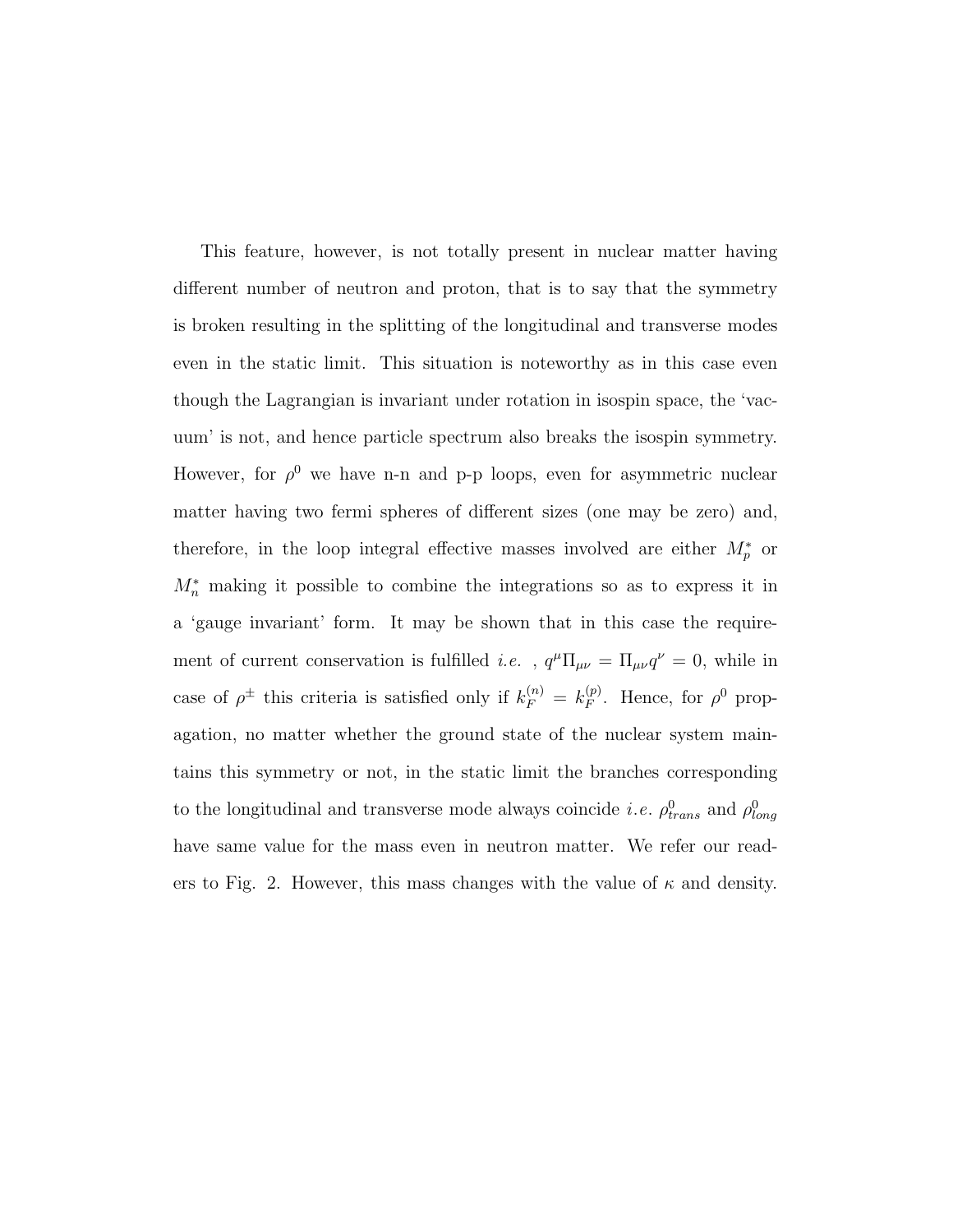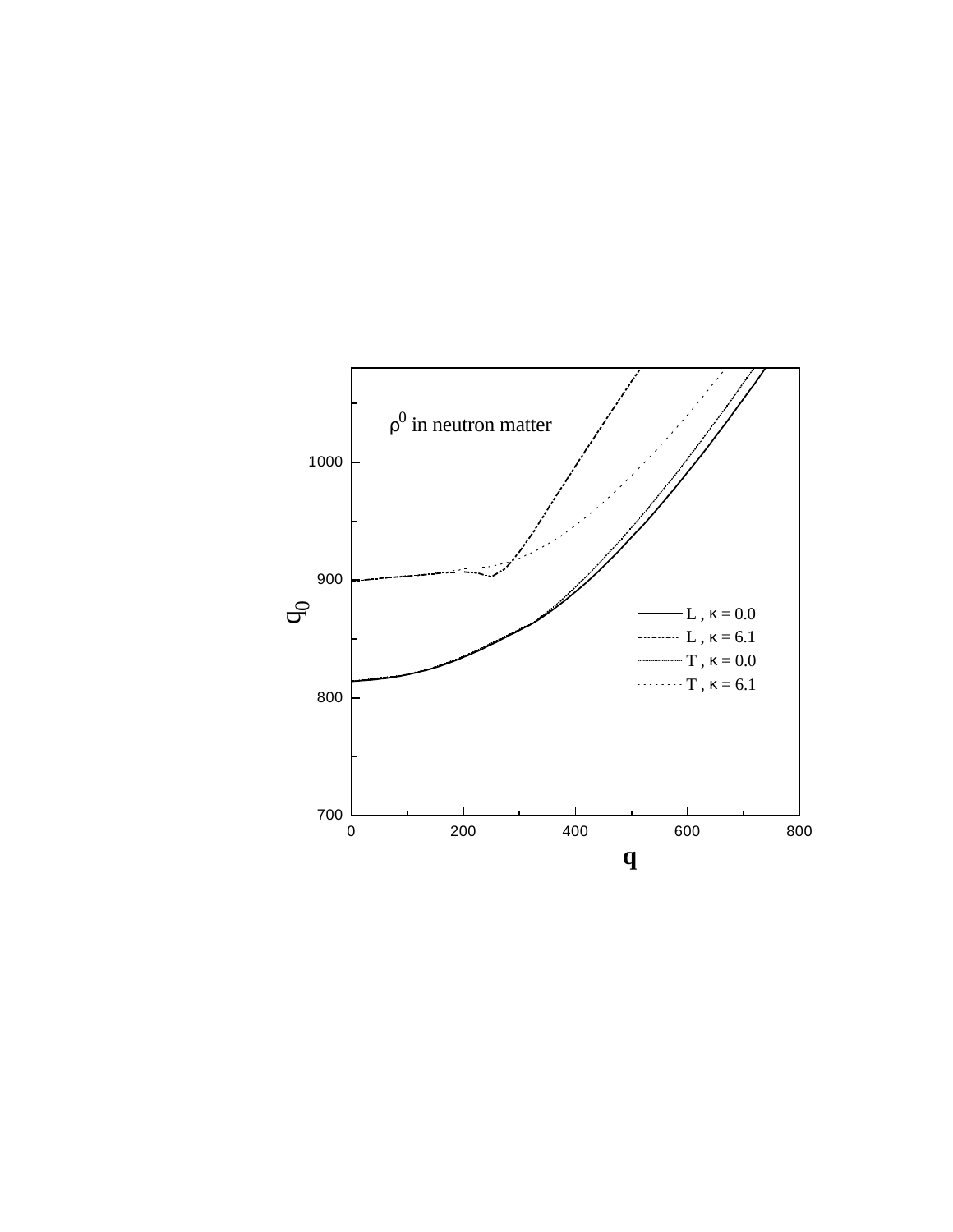For the virtual proton propagator in neutron matter only the first part, viz.  $G_F$  survives whereas the second part,  $G_D$ , vanishes as  $k_F^{(p)} \to 0$ . Of course for the neutron propagator both the terms are nonvanishing. As in the present case we have only the neutron fermi sphere,  $\rho^+$  and  $\rho^-$  propagators will be modified differently. For the former the modification is due to protonneutron hole, while the latter is being dressed by the neutron-antiproton excitation. In case of  $\rho^0$ , however, proton-antiproton and neutron-neutron hole will contribute as pointed out earlier. In the  $\rho^0$  spectra, it is observed that for  $\kappa = 6.1$ , though the longitudinal and transverse modes cross each other, mode conversion is not possible as the nature of polarization is different. It should also be noted that the degeneracy of these two modes in the static limit follows from our earlier remark.

Next we focus on the  $\rho^-$  propagation. The dispersion characteristics in the region of stability, *i.e.*, for  $q_0 \leq (M_p + E_F^n)$  (beyond which the collective modes decay via particle-hole excitations), have been depicted in Fig. 3.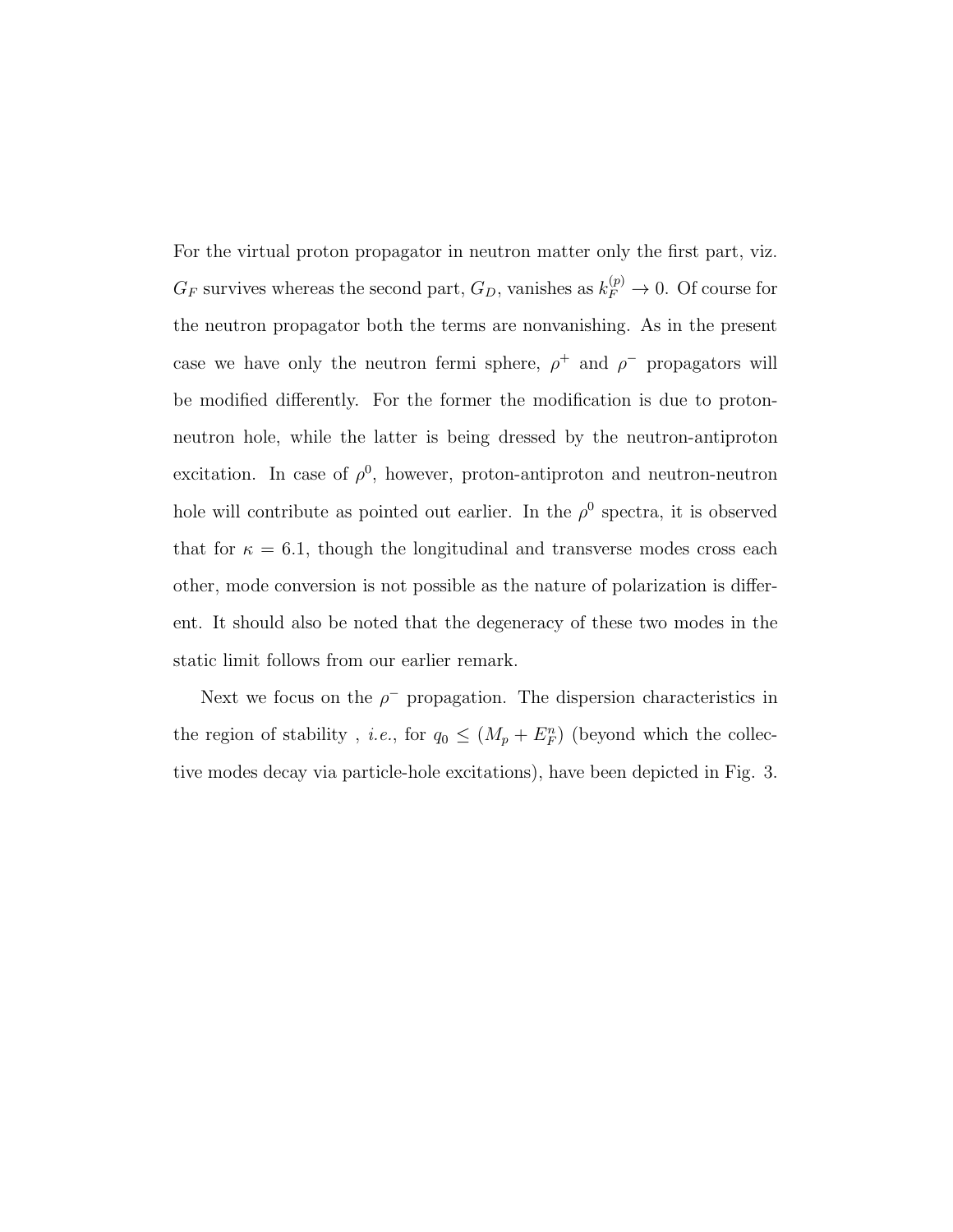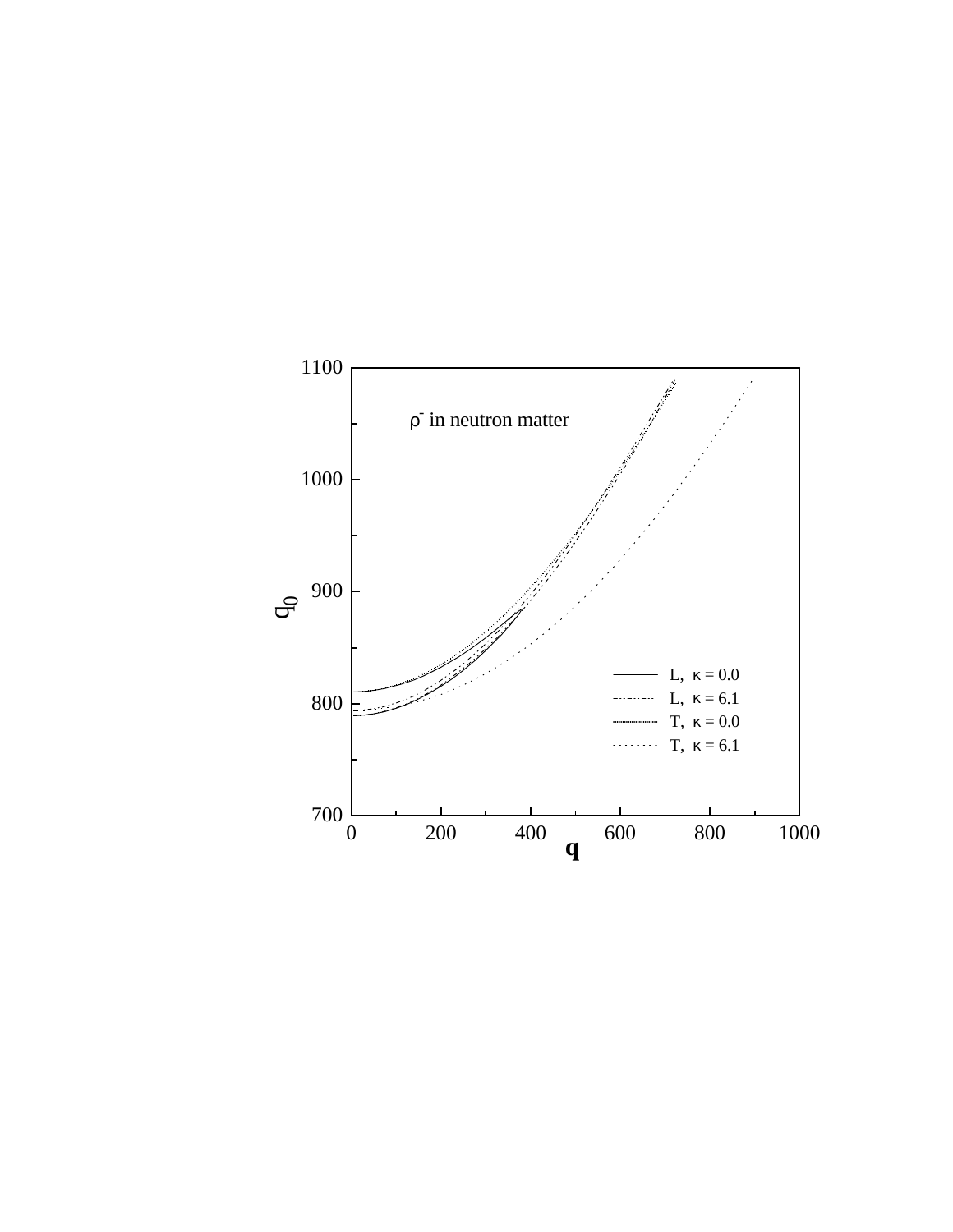Unlike the case of  $\rho^0$ , here the longitudinal and transverse modes are not necessarily degenerate in the static limit. Even more interesting is the case of  $\rho^+$  propagation. Depending on the strength of magnetic interaction one can have at most four L, and three T modes in the region of stable collective oscillation (from the charge symmetry one can say that the situation is similar to that of  $\rho^-$  propagation in proton matter). This is evident from Fig. 2 where one of the longitudinal modes is unpaired. It is worth noting that the separation between the paired modes increases with the introduction of  $\kappa$ . The appearance of the so-called 'island' modes in the particle branch, which to the best of our knowledge has not been highlighted earlier (though such a situation has been encountered in the spacelike region [10]), is another feature that we want to emphasize. For  $\rho^+$ , the T and L branches corresponding to the 'island' modes are coincident in the static limit.

One of the interesting property of these modes is their presence even in the limit  $\kappa \to 0$  both for  $\rho^+$  and  $\rho^-$  propagation. However the islands are absent in  $\rho^0$  spectra. Such modes are not observed in case of symmetric nuclear matter, hence these are to be understood as the effect of asymmetry. In case of  $\rho^-$  in neutron matter again these 'islands' are not found for the transverse while for the longitudinal modes all of them form loops.  $\rho^+$  on the other hand shows loops both for longitudinal and transverse polarizations. The loops grow in size with  $\kappa$  and with the density of nuclear matter. It is appropriate to note the shape of the 'islands'; for  $\rho^-$  these are narrow and sharp at the end while for  $\rho^+$  they are rounded. Coupling of the modes or the appearance of these loops indicate the onset of instability beyond a particular value of momenta  $(|\vec{q}|_{max})$ . In fact beyond this limit the roots of  $q_0$  become complex. For completeness we have also shown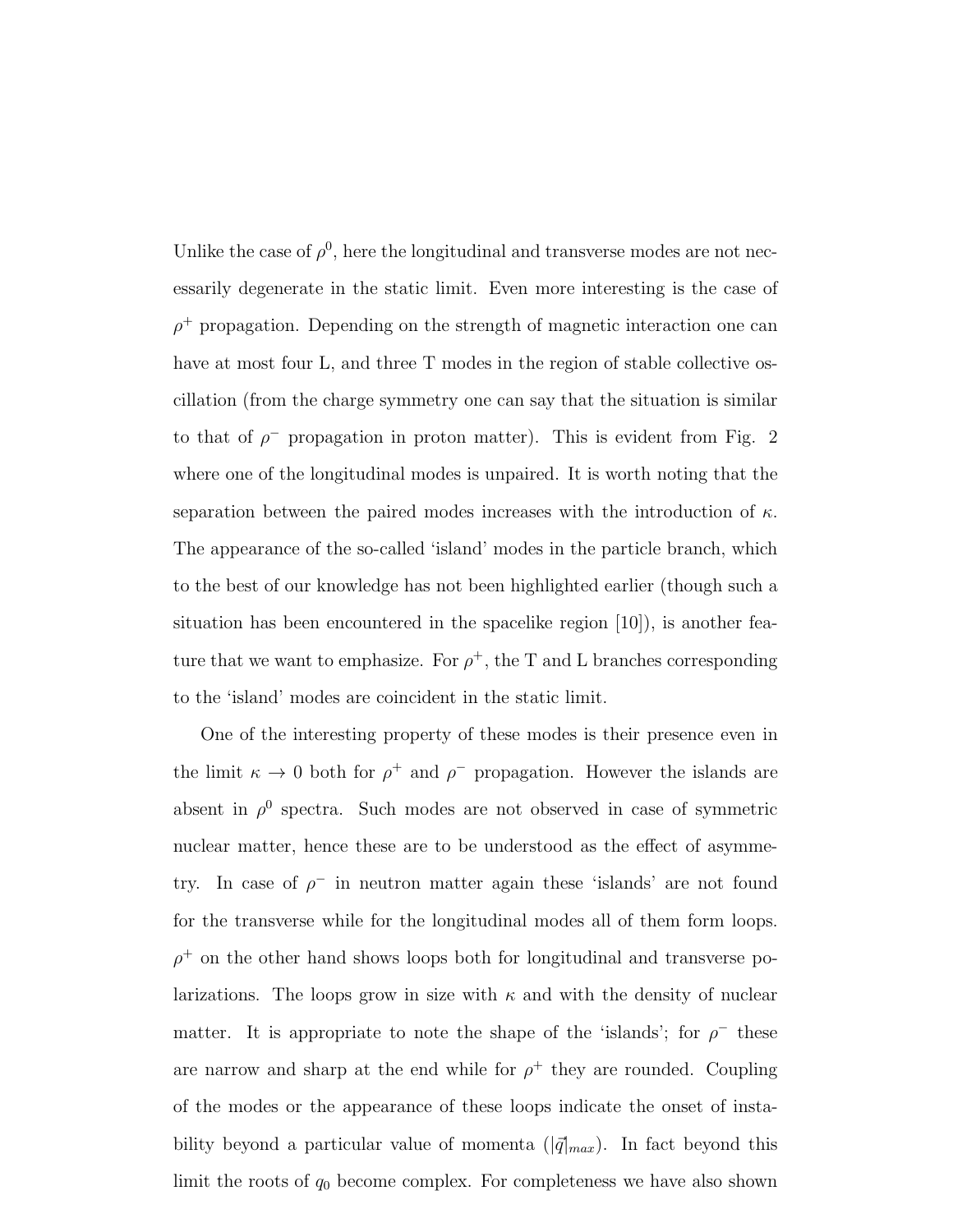the variation of  $|~\vec{q}~|_{max}$  as a function of density. We find that  $|~\vec{q}~|_{max}$  approaches a saturation value with increasing density, which is shown in Fig. 4.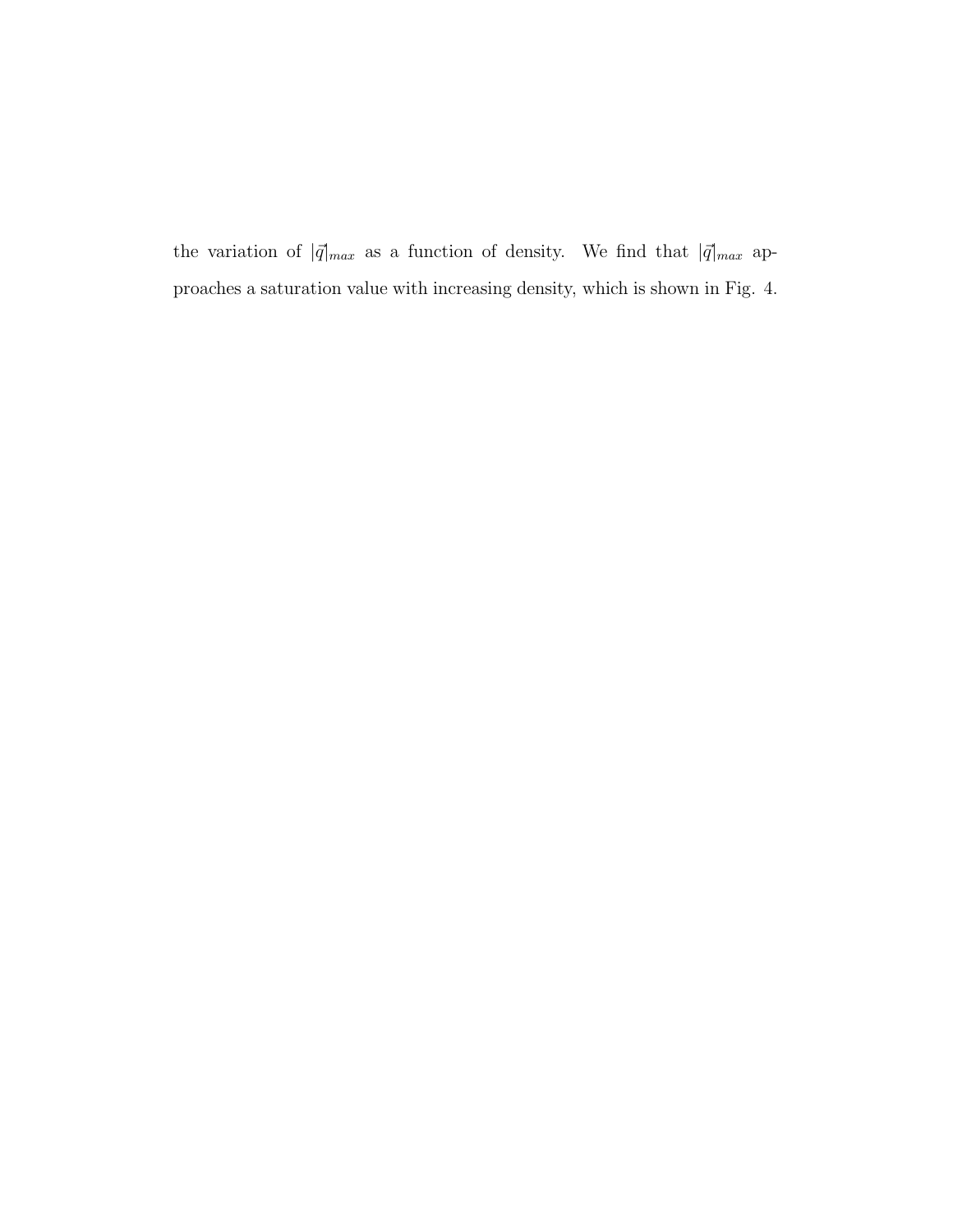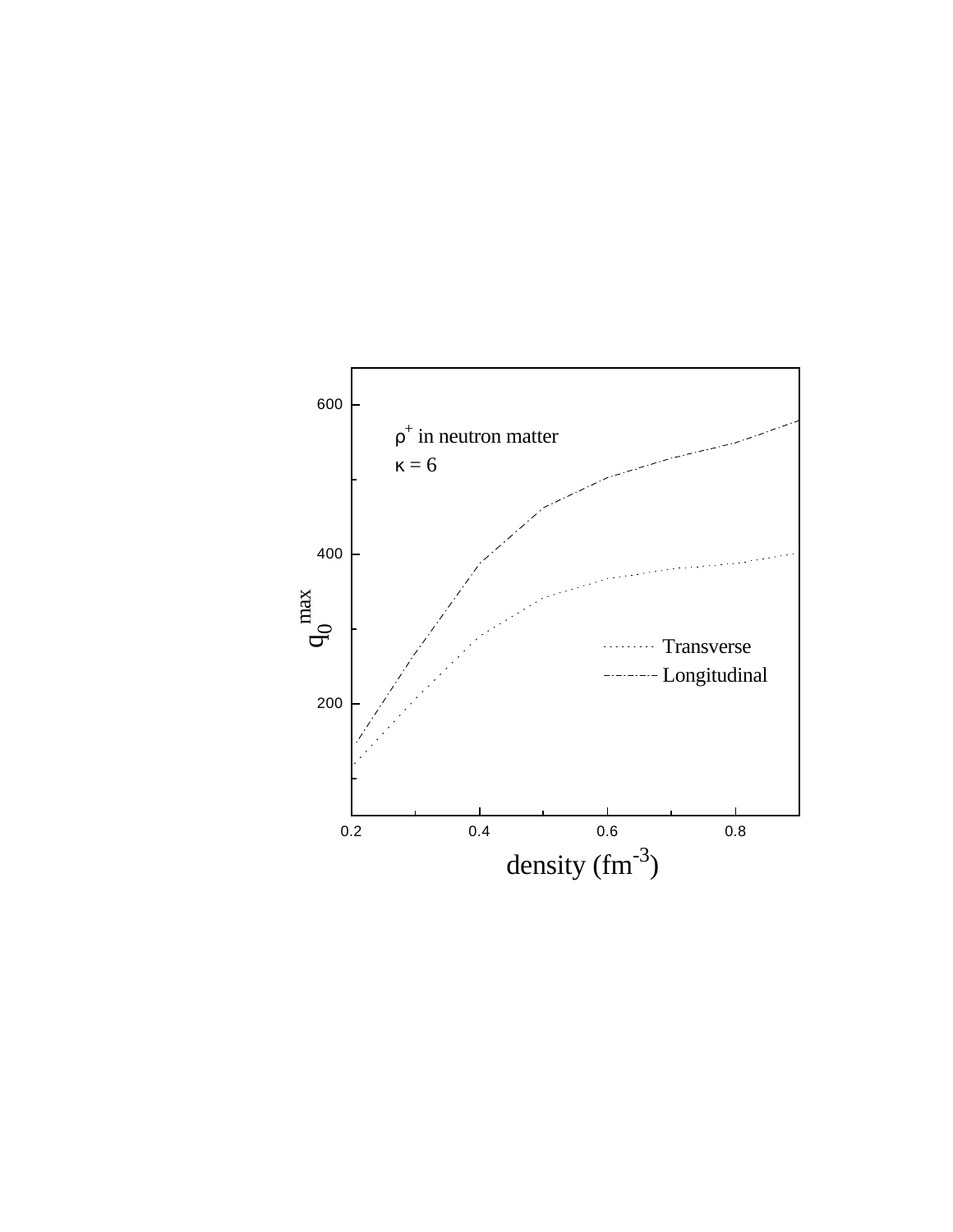To conclude and summarize we note that the  $\rho$  meson propagation in neutron matter is qualitatively different from what is obtained in symmetric nuclear matter. However for  $\rho^0$ , results do not alter much as expected from the fact that  $\rho^0$  is blind to isospin asymmetry. While on the other hand  $\rho^+$ and  $\rho^-$  propagators are modified differently by two distinct mechanism viz., proton-hole and neutron-antiproton pair creation respectively, and therefore corresponding dispersion curves also reflect this fact. It is observed that when the  $p \leftrightarrow n$  symmetry is broken, additional 'island' modes appear, together with the  $\rho^0$ ,  $\rho^{\pm}$  mass splitting and the removal of the degeneracy of L and T branches (even in the static limit). Of course for more reliable quantitative estimates, the contribution of the free part i.e., the modifications due to the Dirac sea and the effect of mixing have to be incorporated. However, as we focus here only on the qualitative changes in the dispersion characteristics, the effect of Dirac sea is not expected to cause much difference as far as the nature of the collective oscillations are concerned. It can be easily shown that for the free part, the contribution to the self-energy is expressible as  $\Pi_{\mu\nu}^F = Q_{\mu\nu} \Pi$ , where  $Q_{\mu\nu} = -g_{\mu\nu} + q_{\mu}q_{\nu}/q^2$ . This evidently does not cause any splitting between the L and T branches in the static limit. Apart from that, and only for the diagram where both the  $\rho NN$  couplings are of vectorial nature, there is an extra term which is proportional to  $g_{\mu\nu}\delta m$ , where  $\delta m$  is the mass difference between the two fermions in the loop, and is nonvanishing only for asymmetric matter. Studies are in progress to investigate dispersion characteristics in a varied range of  $p \leftrightarrow n$  asymmetry. Detailed results will be presented elsewhere.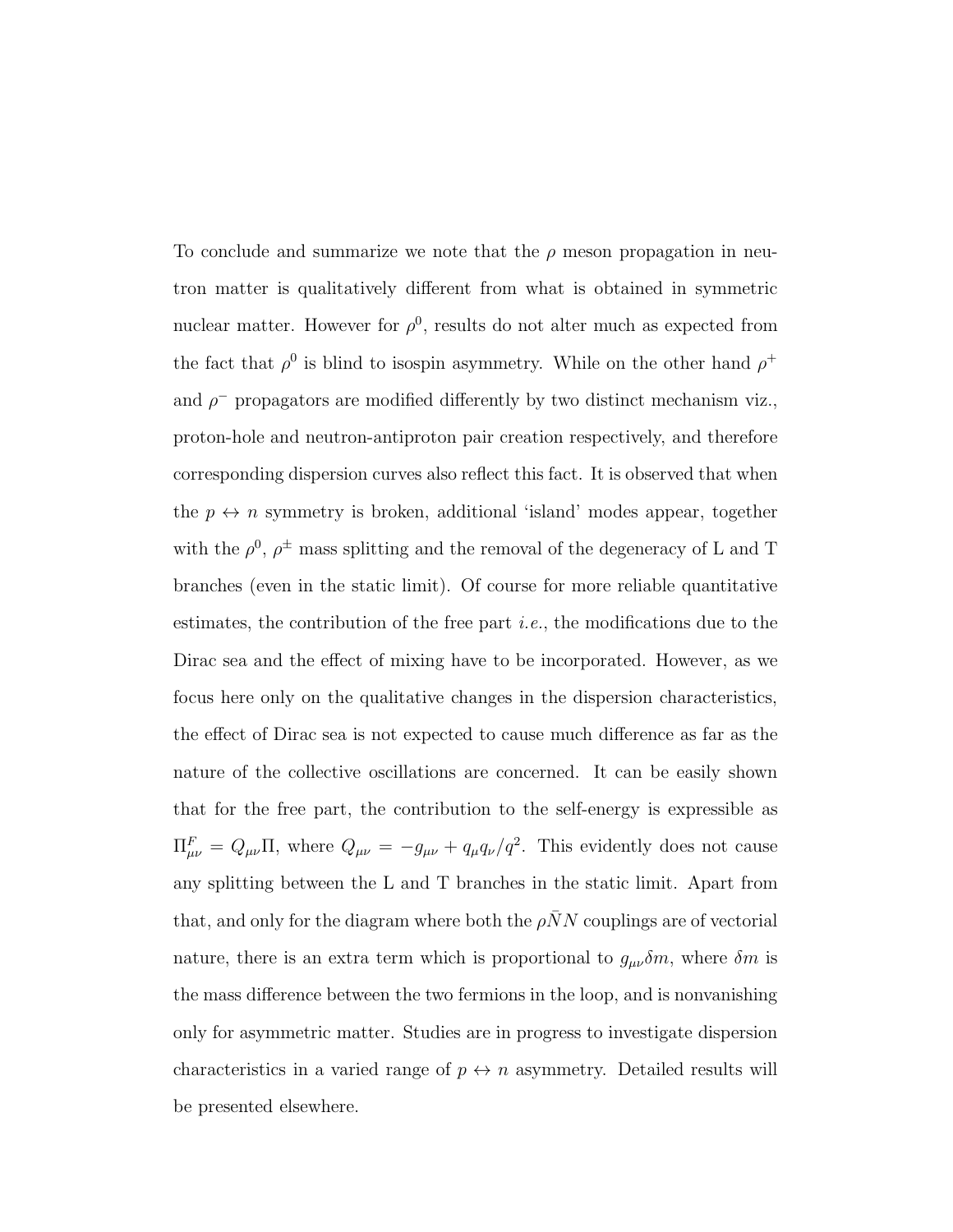## References

- [1] International school of heavy ion Physics. 3rd. Course: Probing the Nuclear Paradigm with Heavy Ion Reactions, Ed. R. A. Broglia, P. Kienle and P. F. Bartignon (World Scientific),1994, p.463.
- [2] M. Asakawa and C.M. Ko, Nucl. Phys. A560 (1993) 399
- [3] H.C. Jean, J. Piekarewicz and A.G. Williams, Phys. Rev. C49 (1994) 1981
- [4] H. Shiomi and T. Hatsuda, Phys. Lett. B334 (1994) 281
- [5] S.A. Chin, Ann. Phys. 108 (1977) 301
- [6] J.J. Sakurai, Currents and Mesons (Univ. of Chicago Press, Chicago, 1969).
- [7] C. Song, P.W. Xia and C.M. Ko, Phys. Rev. C52, (1995) 408
- [8] B.D. Serot and J.D. Walecka, Adv. Nucl. Phys, (1986), vol. 16
- [9] A.K. Dutt- Mazumder, B. Dutta-Roy, A. Kundu and T. De, Saha Institute report no. SINP-TNP/95-08
- [10] J.C. Caillon and J. Labarsouque, Phys. Lett. B352 (1995) 193